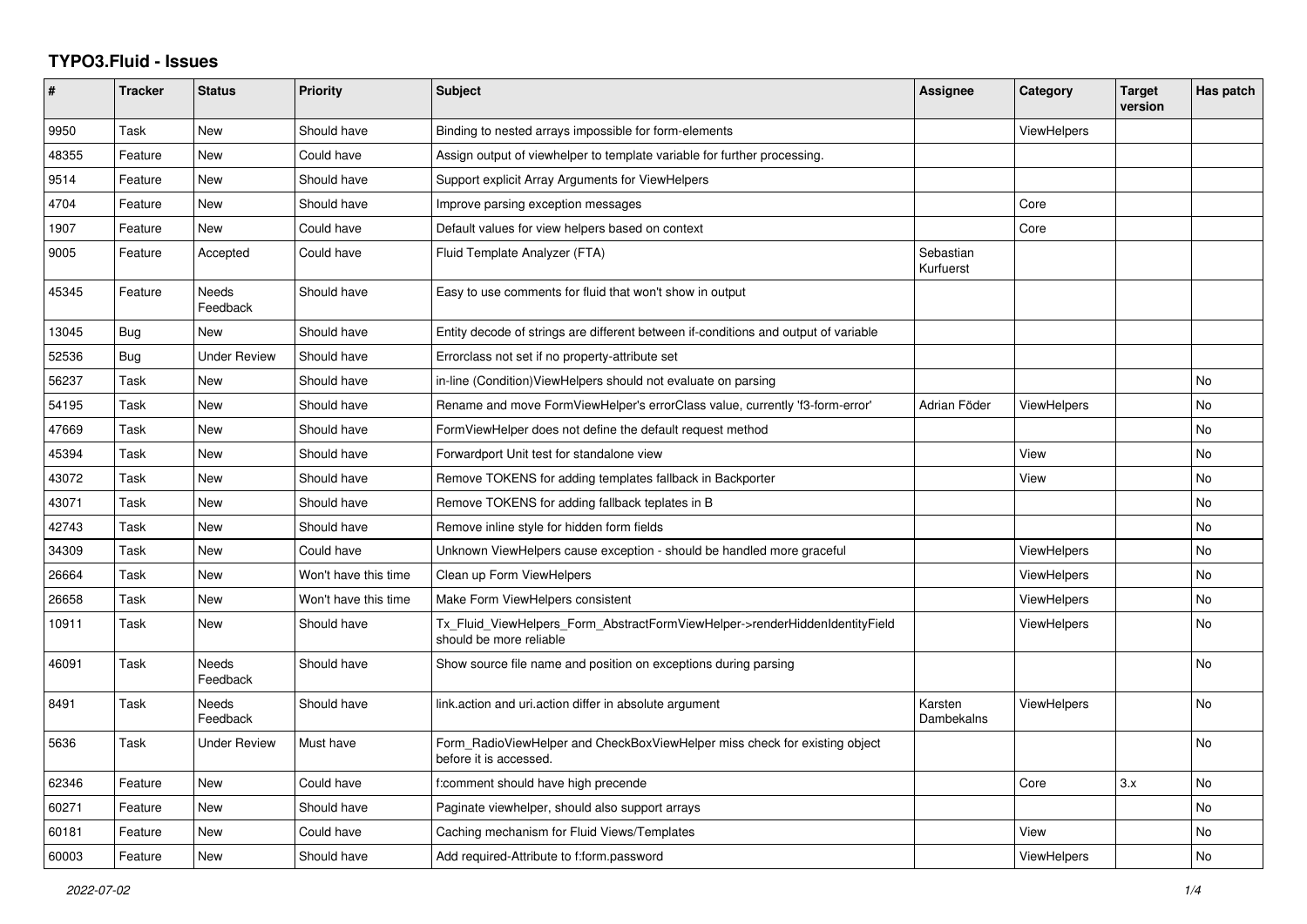| #     | <b>Tracker</b> | <b>Status</b>            | <b>Priority</b> | Subject                                                                                       | <b>Assignee</b>        | Category    | <b>Target</b><br>version | Has patch |
|-------|----------------|--------------------------|-----------------|-----------------------------------------------------------------------------------------------|------------------------|-------------|--------------------------|-----------|
| 51277 | Feature        | New                      | Should have     | ViewHelper context should be aware of actual file occurrence                                  |                        |             |                          | <b>No</b> |
| 51100 | Feature        | New                      | Must have       | Links with absolute URI should have the option of URI Scheme                                  |                        | ViewHelpers |                          | No        |
| 46545 | Feature        | New                      | Should have     | Better support for arrays in options of SelectViewHelper                                      |                        |             |                          | No        |
| 45153 | Feature        | New                      | Should have     | f:be.menus.actionMenuItem - Detection of the current select option is insufficient            |                        |             |                          | No        |
| 42397 | Feature        | New                      | Should have     | Missing viewhelper for general links                                                          |                        |             |                          | No        |
| 40081 | Feature        | New                      | Should have     | Allow assigned variables as keys in arrays                                                    |                        |             |                          | No        |
| 39936 | Feature        | New                      | Should have     | registerTagAttribute should handle default values                                             |                        | ViewHelpers |                          | No        |
| 38130 | Feature        | New                      | Should have     | Checkboxes and multiple select fields should have an assignable default value                 |                        |             |                          | No        |
| 37095 | Feature        | New                      | Should have     | It should be possible to set a different template on a Fluid TemplateView inside an<br>action | Christopher<br>Hlubek  |             |                          | No        |
| 36410 | Feature        | New                      | Should have     | Allow templates to send arguments back to layout                                              |                        | ViewHelpers |                          | No        |
| 33215 | Feature        | New                      | Should have     | RFC: Dynamic values in ObjectAccess paths                                                     |                        |             |                          | No        |
| 31955 | Feature        | New                      | Should have     | f:uri.widget                                                                                  |                        | Widgets     |                          | No        |
| 30555 | Feature        | New                      | Could have      | Make TagBuilder more extensible                                                               |                        | Core        |                          | No        |
| 10472 | Feature        | New                      | Could have      | Fluid Standalone distribution                                                                 |                        | Core        |                          | No        |
| 3725  | Feature        | New                      | Could have      | <b>CSS Engine</b>                                                                             | Christian Müller       | ViewHelpers |                          | No        |
| 5933  | Feature        | Accepted                 | Should have     | Optional section rendering                                                                    | Sebastian<br>Kurfuerst | ViewHelpers |                          | No        |
| 33394 | Feature        | <b>Needs</b><br>Feedback | Should have     | Logical expression parser for BooleanNode                                                     | <b>Tobias Liebig</b>   | Core        |                          | <b>No</b> |
| 8989  | Feature        | Needs<br>Feedback        | Could have      | Search path for fluid template files                                                          |                        | View        |                          | <b>No</b> |
| 3291  | Feature        | Needs<br>Feedback        | Should have     | Cacheable viewhelpers                                                                         |                        |             |                          | No        |
| 52640 | Feature        | <b>Under Review</b>      | Should have     | Create an UnlessViewHelper as opposite to the IfViewHelper                                    | Marc Neuhaus           |             |                          | No        |
| 49756 | Feature        | <b>Under Review</b>      | Should have     | Select values by array key in checkbox viewhelper                                             |                        |             |                          | No        |
| 46257 | Feature        | <b>Under Review</b>      | Should have     | Add escape sequence support for Fluid                                                         |                        | Core        |                          | No        |
| 43346 | Feature        | <b>Under Review</b>      | Should have     | Allow property mapping configuration via template                                             | Karsten<br>Dambekalns  | ViewHelpers | 2.1                      | No        |
| 58983 | <b>Bug</b>     | New                      | Should have     | format.date does not respect linebreaks and throws exception                                  |                        |             |                          | No        |
| 58921 | <b>Bug</b>     | New                      | Should have     | f:form.* VHs crash if NOT inside f:form but followed by f:form                                |                        |             |                          | No        |
| 57885 | Bug            | New                      | Must have       | Inputs are cleared from a second form if the first form produced a vallidation error          |                        |             |                          | No        |
| 54284 | <b>Bug</b>     | New                      | Should have     | Default Option for Switch/Case VH                                                             |                        | ViewHelpers |                          | No        |
| 52591 | <b>Bug</b>     | New                      | Should have     | The Pagination Widget broken for joined objects                                               |                        |             |                          | No        |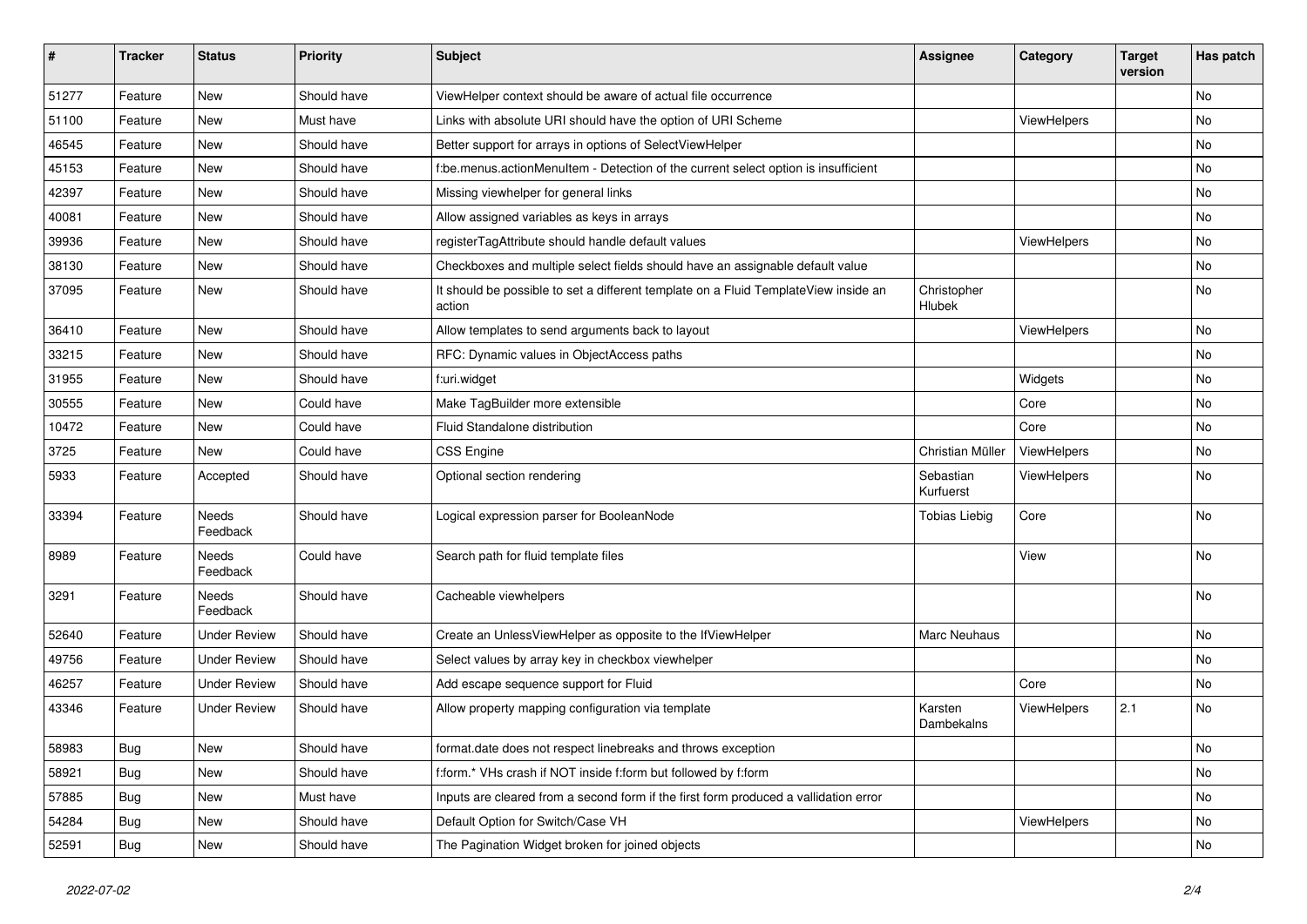| #     | <b>Tracker</b> | <b>Status</b>       | <b>Priority</b> | <b>Subject</b>                                                                                              | Assignee                    | Category    | <b>Target</b><br>version | Has patch |
|-------|----------------|---------------------|-----------------|-------------------------------------------------------------------------------------------------------------|-----------------------------|-------------|--------------------------|-----------|
| 52419 | <b>Bug</b>     | <b>New</b>          | Should have     | Wrong PHPDocs notation for default value inline f:translate viewhelper                                      |                             |             | 2.0                      | <b>No</b> |
| 49600 | <b>Bug</b>     | New                 | Should have     | f:form tag shown as a HTML on frontend                                                                      |                             | ViewHelpers |                          | <b>No</b> |
| 49038 | <b>Bug</b>     | New                 | Must have       | form.select does not select the first item if prependOptionValue is used                                    |                             |             |                          | No        |
| 45384 | <b>Bug</b>     | New                 | Must have       | Persisted entity object in widget-configuration cannot be deserialized (after reload)                       |                             | Widgets     | 2.0.1                    | No        |
| 40064 | <b>Bug</b>     | New                 | Must have       | Multiselect is not getting persisted                                                                        |                             | ViewHelpers |                          | <b>No</b> |
| 39990 | <b>Bug</b>     | New                 | Should have     | Same form twice in one template: hidden fields for empty values are only rendered<br>once                   |                             | Core        |                          | <b>No</b> |
| 38369 | Bug            | <b>New</b>          | Must have       | Resource ViewHelpers should not fall back to request package                                                |                             | View        |                          | <b>No</b> |
| 37619 | Bug            | New                 | Should have     | Fatal Error when using variable in name attribute of Section ViewHelper                                     |                             | ViewHelpers |                          | <b>No</b> |
| 36655 | Bug            | New                 | Should have     | <b>Pagination Links</b>                                                                                     |                             | Widgets     |                          | No        |
| 33551 | <b>Bug</b>     | <b>New</b>          | Must have       | View helper values break out of a partial scope                                                             | Sebastian<br>Kurfuerst      | Core        |                          | <b>No</b> |
| 28554 | Bug            | New                 | Should have     | (v4) implement feature flag to disable caching                                                              |                             |             |                          | No        |
| 28553 | Bug            | New                 | Should have     | improve XHProf test setup                                                                                   |                             |             |                          | No        |
| 28552 | <b>Bug</b>     | New                 | Should have     | (v5) write ViewHelper test for compiled run; adjust functional test to do two passes<br>(uncached & cached) |                             |             |                          | No        |
| 28550 | Bug            | New                 | Should have     | (v4) make widgets cacheable, i.e. not implement childnodeaccess interface                                   |                             |             |                          | <b>No</b> |
| 28549 | <b>Bug</b>     | New                 | Should have     | make widgets cacheable, i.e. not implement childnodeaccess interface                                        |                             |             |                          | <b>No</b> |
| 27607 | Bug            | New                 | Must have       | Make Fluid comparisons work when first element is STRING, second is NULL.                                   |                             | Core        |                          | <b>No</b> |
| 12863 | Bug            | New                 | Should have     | Attributes of a viewhelper can't contain a '-'                                                              | Sebastian<br>Kurfuerst      | Core        |                          | <b>No</b> |
| 8648  | <b>Bug</b>     | New                 | Should have     | format.crop ViewHelper should support all features of the crop stdWrap function                             |                             | ViewHelpers |                          | <b>No</b> |
| 3481  | Bug            | <b>New</b>          | Should have     | Use ViewHelperVariableContainer in PostParseFacet                                                           |                             | Core        |                          | No        |
| 28551 | Bug            | Accepted            | Should have     | (v4) backport VHTest                                                                                        | Sebastian<br>Kurfuerst      |             |                          | <b>No</b> |
| 46289 | Bug            | Needs<br>Feedback   | Should have     | Enable Escaping Interceptor in XML request format                                                           |                             | View        | 2.0.1                    | <b>No</b> |
| 36662 | <b>Bug</b>     | Needs<br>Feedback   | Should have     | Checked state isn't always correct when property is collection                                              | Kevin Ulrich<br>Moschallski | ViewHelpers | 1.1.1                    | No        |
| 33628 | <b>Bug</b>     | Needs<br>Feedback   | Must have       | Multicheckboxes (multiselect) for Collections don't work                                                    | Christian Müller            | ViewHelpers |                          | <b>No</b> |
| 65424 | Bug            | <b>Under Review</b> | Should have     | SelectViewHelper must respect option(Value Label)Field for arrays                                           |                             | ViewHelpers |                          | No        |
| 59057 | Bug            | Under Review        | Must have       | Hidden empty value fields shoud be disabled when related field is disabled                                  | Bastian<br>Waidelich        | ViewHelpers |                          | No        |
| 55008 | <b>Bug</b>     | <b>Under Review</b> | Should have     | Interceptors should be used in Partials                                                                     | Christian Müller            |             |                          | <b>No</b> |